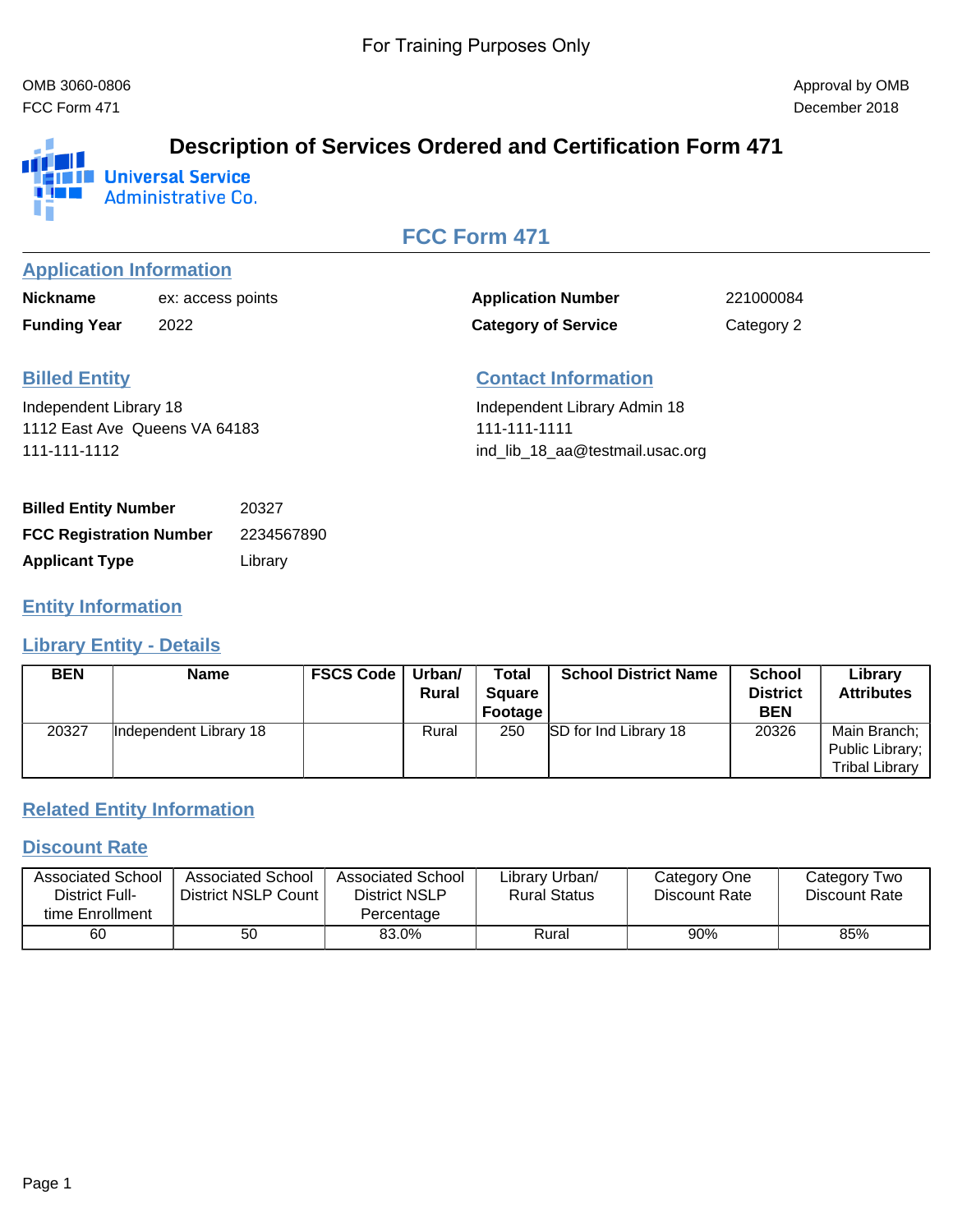#### **Funding Request for FRN #2299000092**

**Funding Request Nickname: access points** 

**Service Type: Internal Connections** 

#### **Agreement Information - Month-to-Month**

| <b>Establishing FCC Form 470</b>                                           | 220000309 | <b>Account Number</b>       | 222222                                                         |
|----------------------------------------------------------------------------|-----------|-----------------------------|----------------------------------------------------------------|
| Was an FCC Form 470 posted<br>for the product and/or services              | Yes       | <b>Service Provider</b>     | <b>USAC Service Provider</b><br>Organization 2 (SPN: 14010002) |
| you are requesting?<br>How many bids were received 2<br>for this contract? |           | When will the services end? | June 30, 2023                                                  |
|                                                                            |           |                             |                                                                |

**What is the service start date?** July 01, 2022

### **Pricing Confidentiality**

**Is there a statute, rule, or other restriction which prohibits publication of the specific pricing information for this contract?** No

**Narrative** Category Two request for Wireless Access Points to be installed and utilized for library use. We were not able to update our library square footage prior to the window close. Please update our square footage to 2000 square feet due to a recent addition to our building for additional patron use.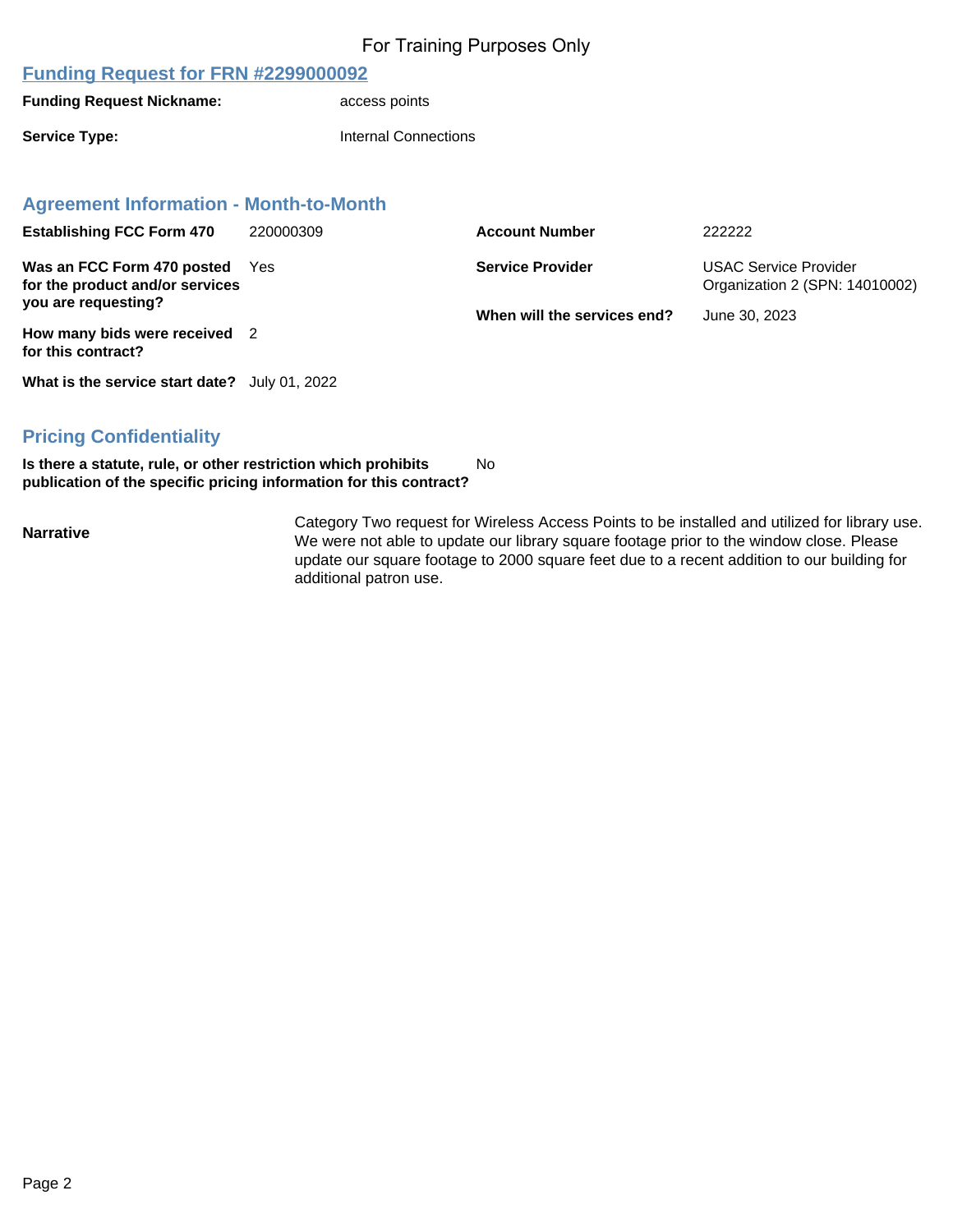# **Line Item # 2299000092.001**

## **Product and Service Details**

| <b>Type of Internal Connection</b>   | Wireless Data Distribution | <b>Type of Product</b>                              | Access Point |
|--------------------------------------|----------------------------|-----------------------------------------------------|--------------|
| <b>Make</b>                          | Company X                  | Model                                               | SX46-XX      |
| Is installation included in Price?No |                            | Is the hardware for this FRN lineNo<br>item leased? |              |

# **Cost Calculation for FRN Line Item # 2299000092.001**

| <b>Monthly Cost</b>                               |                 | One-Ti                      |
|---------------------------------------------------|-----------------|-----------------------------|
| <b>Monthly Recurring Unit Cost</b>                | \$0.00          | One-tim                     |
| Monthly Recurring Unit Ineligible                 | $-$ \$0.00      | One-tim                     |
| Costs<br>Monthly Recurring Unit Eligible<br>Costs | $= $0.00$       | One-tim<br>One-tim          |
| <b>Monthly Quantity</b>                           | x 0             | <b>Total El</b>             |
| <b>Units</b>                                      | Each            |                             |
| <b>Total Monthly Eligible Recurring</b><br>Costs  | $= $0.00$       | lSumma<br><b>Total El</b>   |
| <b>Months of Service</b>                          | x <sub>12</sub> | <b>Total El</b>             |
| <b>Total Eligible Recurring Costs</b>             | $= $0.00$       | Pre-Dis<br><b>L</b> ine Ite |

| <b>One-Time Cost</b>                             |                 |
|--------------------------------------------------|-----------------|
| <b>One-time Unit Cost</b>                        | \$500.00        |
| One-time Ineligible Unit Costs                   | $-$ \$0.00      |
| One-time Eligible Unit Cost                      | $= $500.00$     |
| One-time Quantity                                | x <sub>10</sub> |
| <b>Total Eligible One-time Costs</b>             | $= $5,000.00$   |
| <b>Summary</b>                                   |                 |
| <b>Total Eligible Recurring Costs</b>            | \$0.00          |
| <b>Total Eligible One-time Costs</b>             | $+$ \$5,000.00  |
| Pre-Discount Extended Eligible<br>Line Item Cost | $= $5,000.00$   |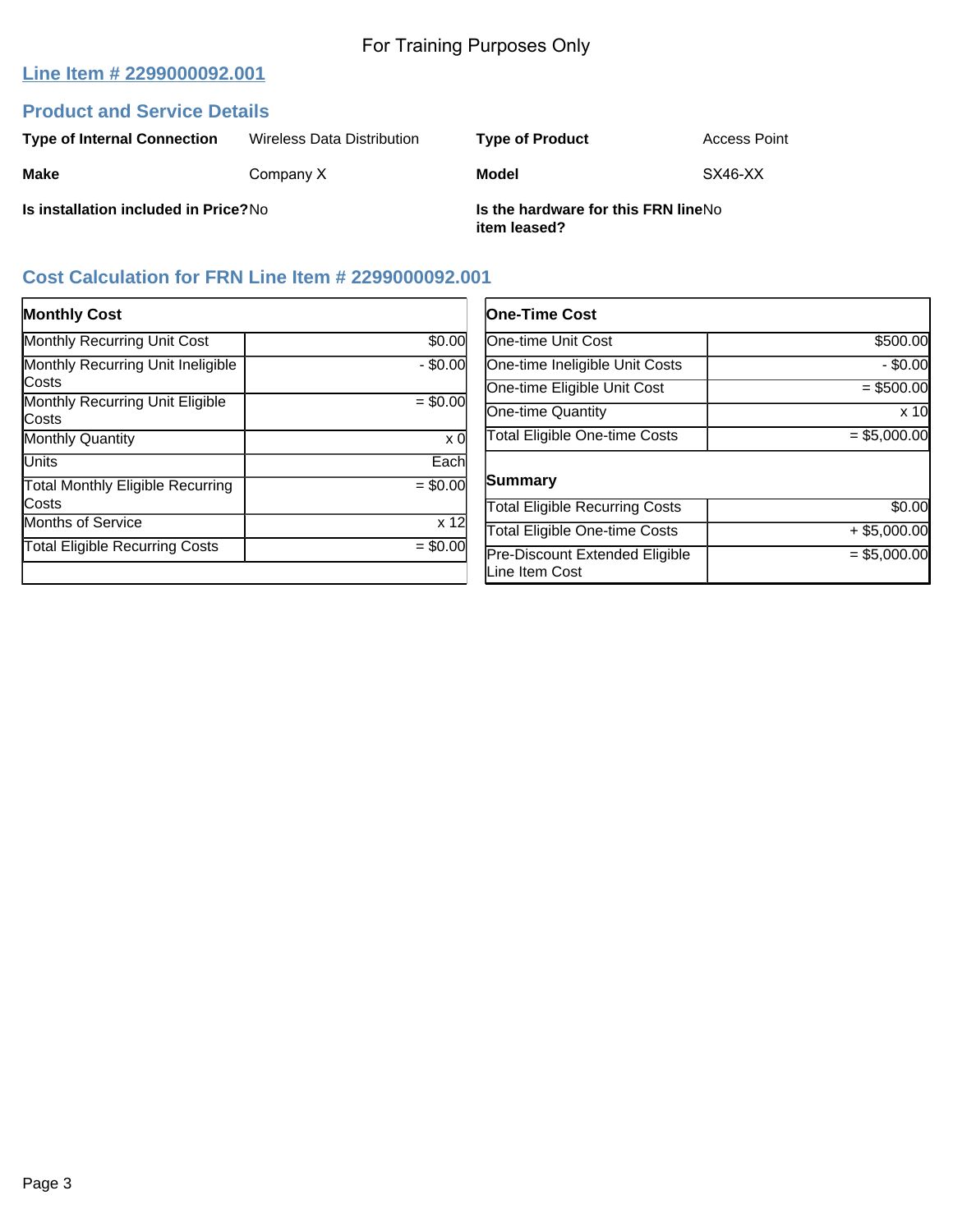# **Recipients of Services**

| Entity # | <b>Name</b><br>–⊔ur                      |
|----------|------------------------------------------|
|          | the contract of the contract of the con- |
| 20327    | Πr<br><b>Inrary</b><br>۱or<br>זר<br>те   |
|          | $\sim$                                   |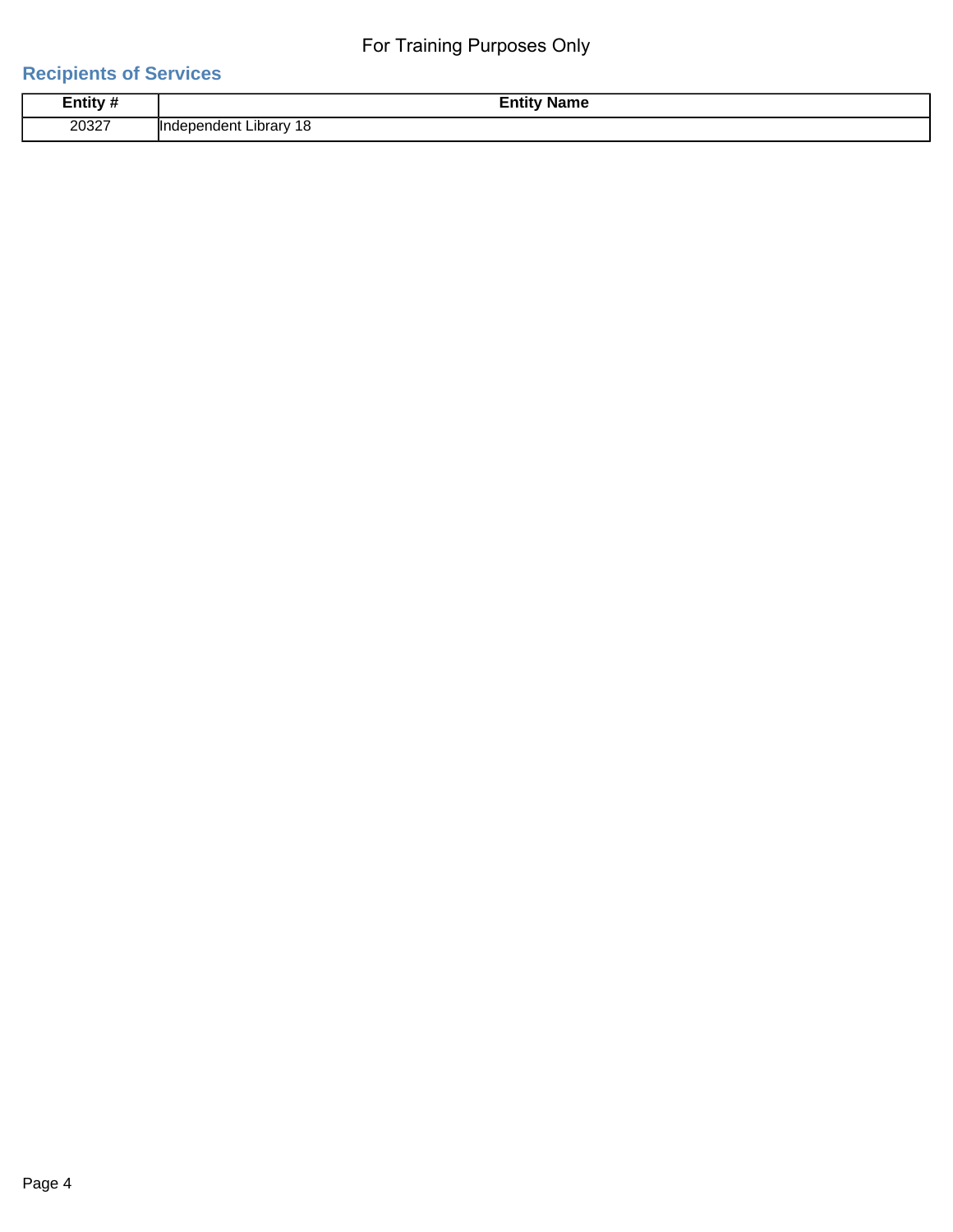$\overline{a}$ 

# **FRN Calculation for FRN #2299000092**

| <b>Monthly Charges</b>                                         |            |
|----------------------------------------------------------------|------------|
| Total Monthly Recurring Charges                                | \$0.00     |
| <b>Total Monthly Ineligible Charges</b>                        | $-$ \$0.00 |
| <b>Total Monthly Eligible Charges</b>                          | $= $0.00$  |
| <b>Total Number of Months of</b><br>Service                    | x 12       |
| <b>Total Eligible Pre-Discount</b><br><b>Recurring Charges</b> | $= $0.00$  |

| <b>Total Requested Amount</b>      |                |
|------------------------------------|----------------|
| <b>Total Eligible Pre-Discount</b> | \$0.00         |
| <b>Recurring Charges</b>           |                |
| Total Eligible Pre-Discount One-   | $+$ \$5,000.00 |
| Time Charges                       |                |
| <b>Total Pre-Discount Charges</b>  | $=$ \$5,000.00 |
| Discount Rate                      | 85%            |
| <b>Funding Commitment Request</b>  | $= $4,250.00$  |

| <b>One-Time Charges</b>                                |               |
|--------------------------------------------------------|---------------|
| <b>Total One-Time Charges</b>                          | \$5,000.00    |
| Total Ineligible One-Time<br>Charges                   | $-$ \$0.00    |
| <b>Total Eligible Pre-Discount</b><br>One-Time Charges | $= $5,000.00$ |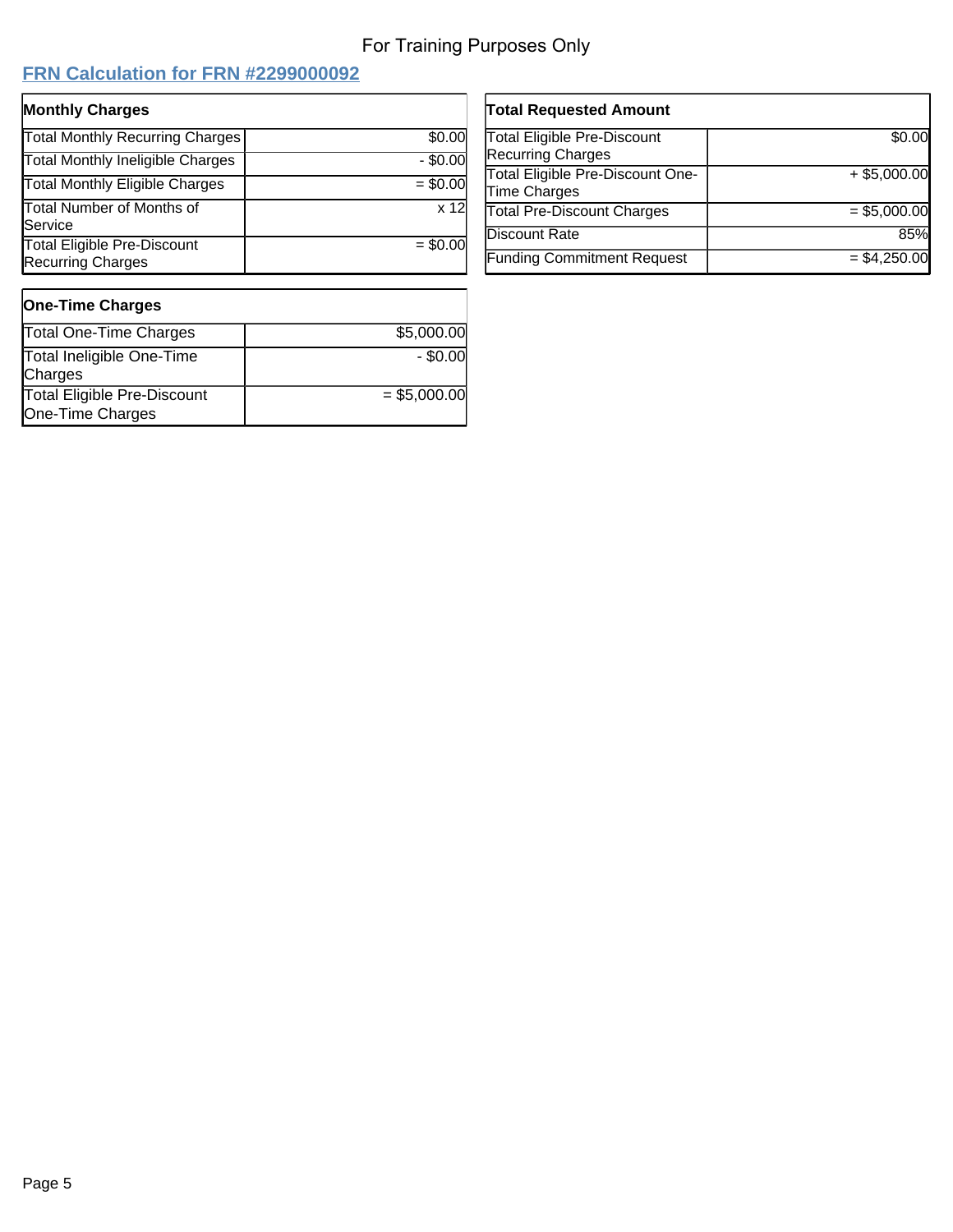# **Certifications**

I certify that the entities listed in this application are eligible for support because they are libraries or library consortia eligible for assistance from a State library administrative agency under the Library Services and Technology Act of 1996 that do not operate as for-profit businesses and whose budgets are completely separate from any schools, including, but not limited to, elementary, secondary schools, colleges, or universities.

I certify that the entity I represent or the entities listed on this application have secured access, separately or through this program, to all of the resources, including computers, training, software, internal connections, maintenance, and electrical capacity, necessary to use the services purchased effectively. I recognize that some of the aforementioned resources are not eligible for support. I certify that the entities I represent or the entities listed on this application have secured access to all of the resources to pay the discounted charges for eligible services from funds to which access has been secured in the current funding year. I certify that the Billed Entity will pay the non-discount portion of the cost of the goods and services to the service provider(s).

#### **Total Funding Summary**

#### **Below is a summary of the total line item costs on this FCC Form 471:**

| <b>Summary</b>                                                                                                                                                                           |            |
|------------------------------------------------------------------------------------------------------------------------------------------------------------------------------------------|------------|
| Total funding year pre-discount eligible amount on this FCC Form<br>471                                                                                                                  | \$5,000.00 |
| Total funding commitment request amount on this FCC Form 471                                                                                                                             | \$4,250.00 |
| Total applicant non-discount share of the eligible amount                                                                                                                                | \$750.00   |
| Total budgeted amount allocated to resources not eligible for E-rate<br>support                                                                                                          | \$0.00     |
| Total amount necessary for the applicant to pay the non-discount<br>share of eligible and any ineligible amounts                                                                         | \$750.00   |
| Are you receiving any of the funds directly from a service provider<br>listed on any of the FCC Forms 471 filed by this Billed Entity for this<br>funding year?                          | No.        |
| Has a service provider listed on any of the FCC Forms 471 filed by<br>this Billed Entity for this funding year assited you in locating funds<br>needed to pay your non-discounted share? | No.        |

I certify an FCC Form 470 was posted and that any related RFP was made available for at least 28 days before considering all bids received and selecting a service provider. I certify that all bids submitted were carefully considered and the most cost-effective service offering was selected, with price being the primary factor considered, and is the most cost-effective means of meeting educational needs and technology goals.

I certify that the entity responsible for selecting the service provider(s) has reviewed all applicable FCC, state, and local procurement/competitive bidding requirements and that the entity or entities listed on this application have complied with them.

I certify that the services the applicant purchases at discounts provided by 47 U.S.C. § 254 will be used primarily for educational purposes, see 47 C.F.R. § 54.500 and will not be sold, resold or transferred in consideration for money or any other thing of value, except as permitted by the Commission's rules at 47 C.F.R. § 54.513. Additionally, I certify that the entity or entities listed on this application have not received anything of value or a promise of anything of value, as prohibited by the Commission's rules at 47 C.F.R. § 54.503(d), other than services and equipment sought by means of this form, from the service provider, or any representative or agent thereof or any consultant in connection with this request for services.

I certify that I and the entity(ies) I represent have complied with all program rules and I acknowledge that failure to do so may result in denial of discount funding and/or cancellation of funding commitments. There are signed contracts or other legally binding agreements covering all of the services listed on this FCC Form 471 except for those services provided under non-contracted tariffed or month-to-month arrangements. I acknowledge that failure to comply with program rules could result in civil or criminal prosecution by the appropriate law enforcement authorities.

I acknowledge that the discount level used for shared services is conditional, for future years, upon ensuring that the most disadvantaged schools and libraries that are treated as sharing in the service, receive an appropriate share of benefits from those services.

I certify that I will retain required documents for a period of at least 10 years (or whatever retention period is required by the rules in effect at the time of this certification) after the later of the last day of the applicable funding year or the service delivery deadline for the associated funding request. I acknowledge that I may be audited pursuant to participation in the schools and libraries program. I certify that I will retain all documents necessary to demonstrate compliance with the statute and Commission rules regarding the application for, receipt of, and delivery of services receiving schools and libraries discounts, and that if audited, I will make such records available to USAC.

I certify that I am authorized to order telecommunications and other supported services for the eligible entity(ies) listed on this application. I certify that I am authorized to submit this request on behalf of the eligible entity(ies) listed on this application, that I have examined this request, that all of the information on this form is true and correct to the best of my knowledge, that the entities that are receiving discounts pursuant to this application have complied with the terms, conditions and purposes of the program, that no kickbacks were paid to anyone and that false statements on this form can be punished by fine or forfeiture under the Communications Act, 47 U.S.C. §§ 502, 503(b), or fine or imprisonment under Title 18 of the United States Code, 18 U.S.C. § 1001 and civil violations of the False Claims Act.

I acknowledge that FCC rules provide that persons who have been convicted of criminal violations or held civilly liable for certain acts arising from their participation in the schools and libraries support mechanism are subject to suspension and debarment from the program. I will institute reasonable measures to be informed, and will notify USAC should I be informed or become aware that I or any of the entities listed on this application, or any person associated in any way with my entity and/or the entities listed on this application, is convicted of a criminal violation or held civilly liable for acts arising from their participation in the schools and libraries support mechanism.

I certify that if any of the Funding Requests on this FCC Form 471 are for discounts for products or services that contain both eligible and ineligible components, that I have allocated the eligible and ineligible components as required by the Commission's rules at 47 C.F.R. § 54.504.

#### **Notice**